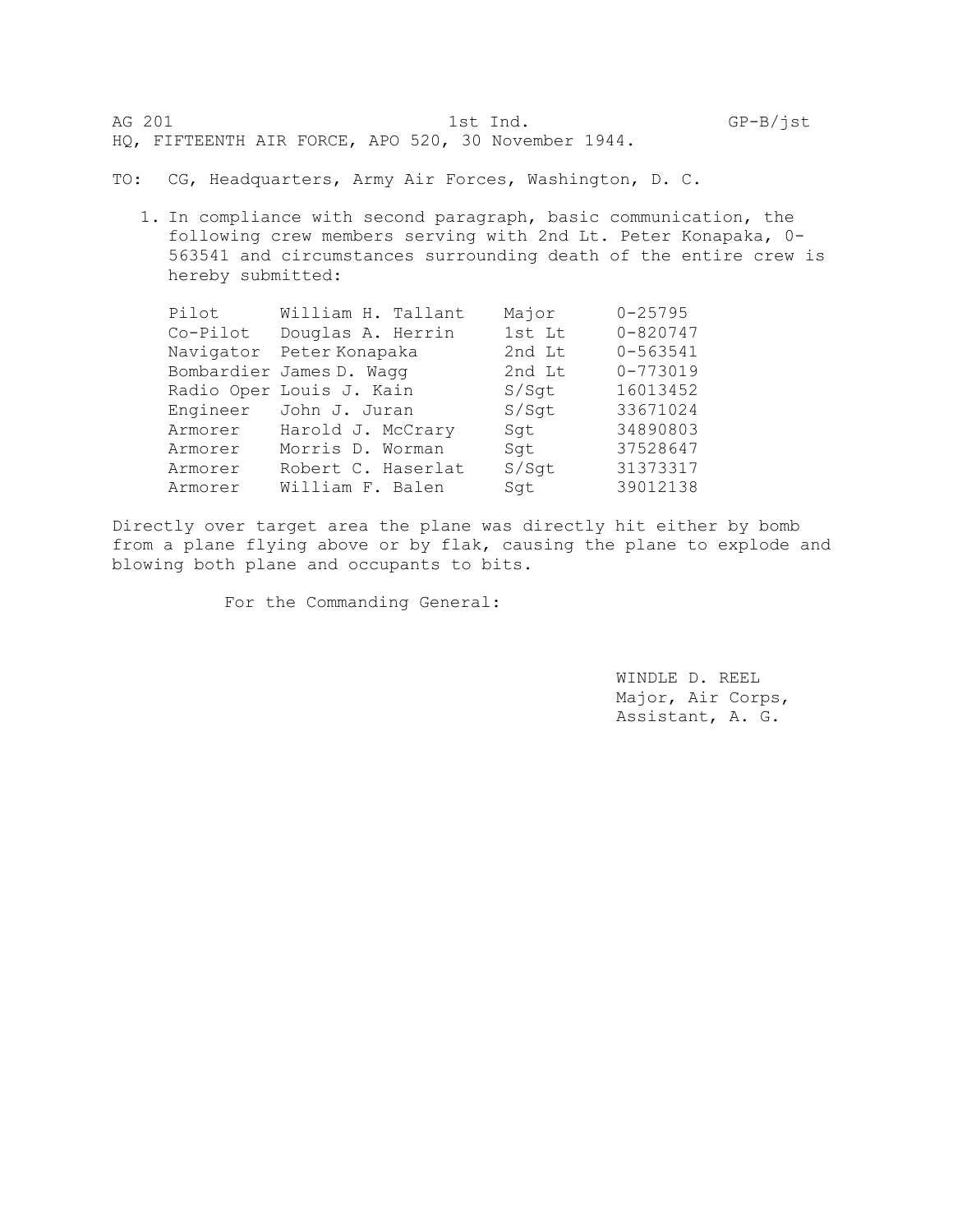## Ag/30/11/44

Major William Hall Tallant Colonel Richard E. Tallant, (father) Bowdanton, Florida. 1st Lt. Douglas A. Herrin Mr. Fannie Herrin, (mother) Sunrall, Mississippi. 2nd Lt. Peter Konapaka Mrs. Peter Konapaka, (wife) 560 Paulison Avenue, Clifton, New Jersey. Mrs. Petrone Konapaka, (mother) 560 Paulison Avenue, Clifton, New Jersey. 2nd Lt. James D. Wagg Mrs. James D. Wagg, (wife) 612 Laurel Avenue, Point Pleasant Beach, New Jersey. S/Sgt. Robert C. Haserlat Mrs. Effie A. Haserlat, (mother) 34 Syndicate Street, New Port, New Hampshire. S/Sgt. John J. Juran Mrs. Anna Juran, (mother) Rural Delivery Number One, East Millsboro, Pennsylvania. S/Sqt. Louis J. Kain Mrs. Pauline Kain, (mother) 535 North Sycedare, Lansing, Michigan. Sgt. Morris D. Worman Mr. John M. Worman, (father) Rural Free Delivery Number One, Elliswood, Kansas. Sgt. Harold J. McCrary Mr. Joe A. McCrary, (father) Post Office Box 498, Brevard, North Carolina. Sqt. William F. Balen Mrs. Mary Swinnwy, (mother) 137 Central Avenue San Francisco, California.